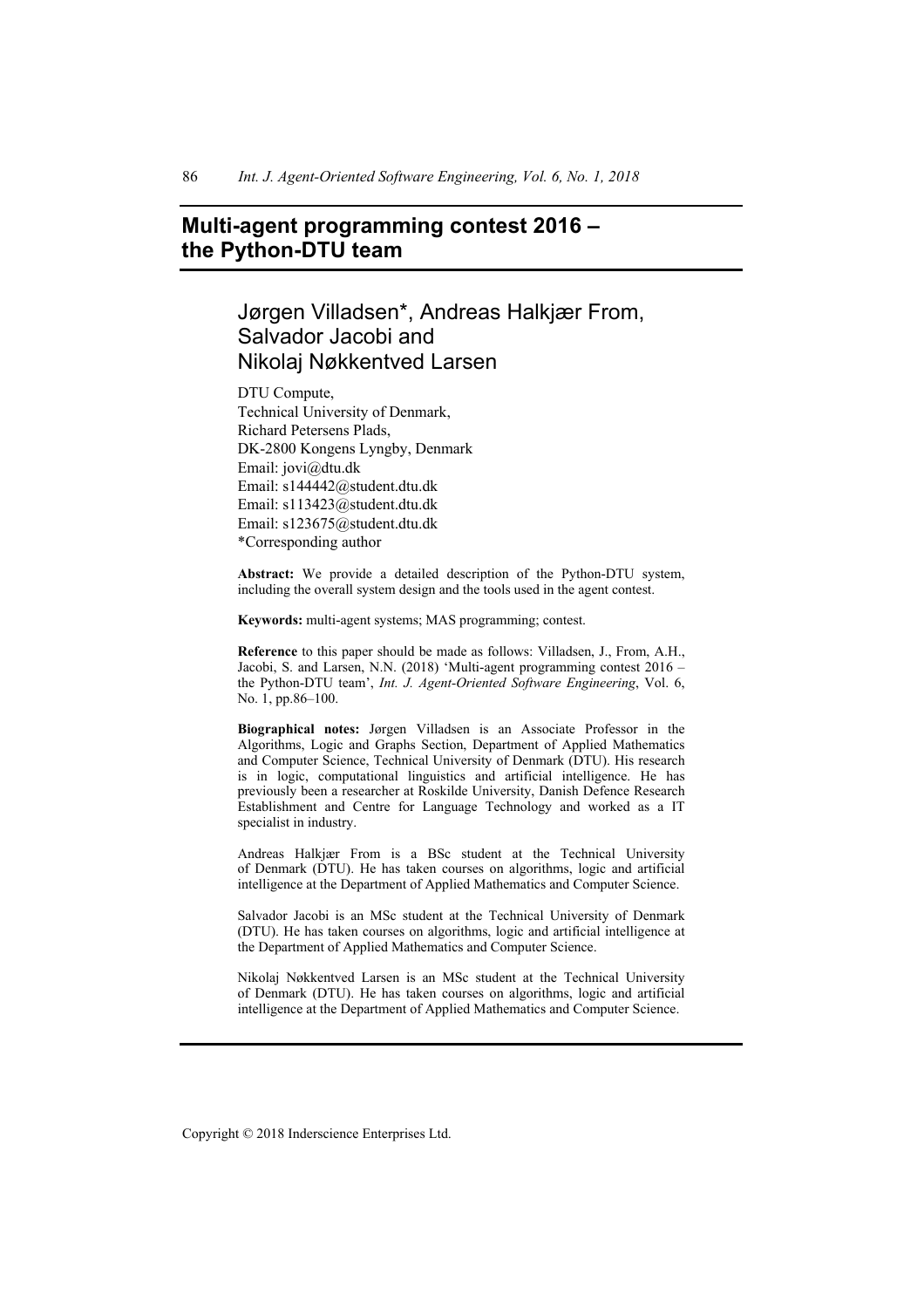## **1 Introduction**

The name of our team is Python-DTU. We participated in the contest in 2009 and 2010 as the Jason-DTU team (Boss et al., 2010; Vester et al., 2011) in 2011 and 2012 as the Python-DTU team (Ettienne et al., 2012; Villadsen et al., 2013b) and in 2013 and 2014 as the GOAL-DTU team (Villadsen et al., 2013a).

We are affiliated with DTU Compute (short for Department of Applied Mathematics and Computer Science, Technical University of Denmark (DTU) and located in the greater Copenhagen area).

This paper details how the system was meant to work and we locate and analyse problems in the implementation of the system. The system was developed in Python. We describe the structure of the multi-agent system in Section 2 and the overall strategy in Section 3. Section 4 has a more detailed description of selected parts of the system. We describe the tests and problems in Section 5 and Section 6. Section 7 discusses the changes made during the contest and Section 8 discusses possible future work. We conclude in Section 9.

## **2 Structure of the multi-agent system**

The system was built with a central planner in mind, with some limited free agency given to the agents. The central planner makes an overall plan and the agents are tasked with carrying out the plan. The strategy of the team is to work together and complete one job at a time. This is a simple straight-forward approach that is designed to be able to complete any kind of job. The agents will gather information and the central planner will make a plan for the agents that tell them what they should do. The agents will then figure out what actions to send to the server in order to execute their part of the plan. Sometimes this can be a single command and sometimes it may be more. Once the agents have completed a job, the system will soft-reset and start completion of another job and continue to do so until the simulation ends.

Each agent also has a list of orders. An order is the simplest instructions given to the agents. The orders are custom-defined instructions that the agents then themselves convert to MAPC instructions. An instruction could be 'buy' and then a list of what and how many items the agent should buy. These orders are given to it by the central planner. The agent will simply execute the orders chronologically. If it has no more orders, it will skip its turn until it gets new orders. If an order fails, the agent will retry the order until it succeeds. This is often the case in assembly since some agents may need to assemble some different items first or some agents have not yet arrived at the workshop, causing different assist or assemble actions to fail.

The agents do have some limited agency over these orders. If an agent is ordered to move to a location, it will first determine if it has enough charge (plus a threshold) to do so. If it does not, it will postpone its order and go charge before it moves to its new location. In addition, when an agent receives an order that requires it to be at a specific location, it will manoeuvre to the location before executing the order it was given.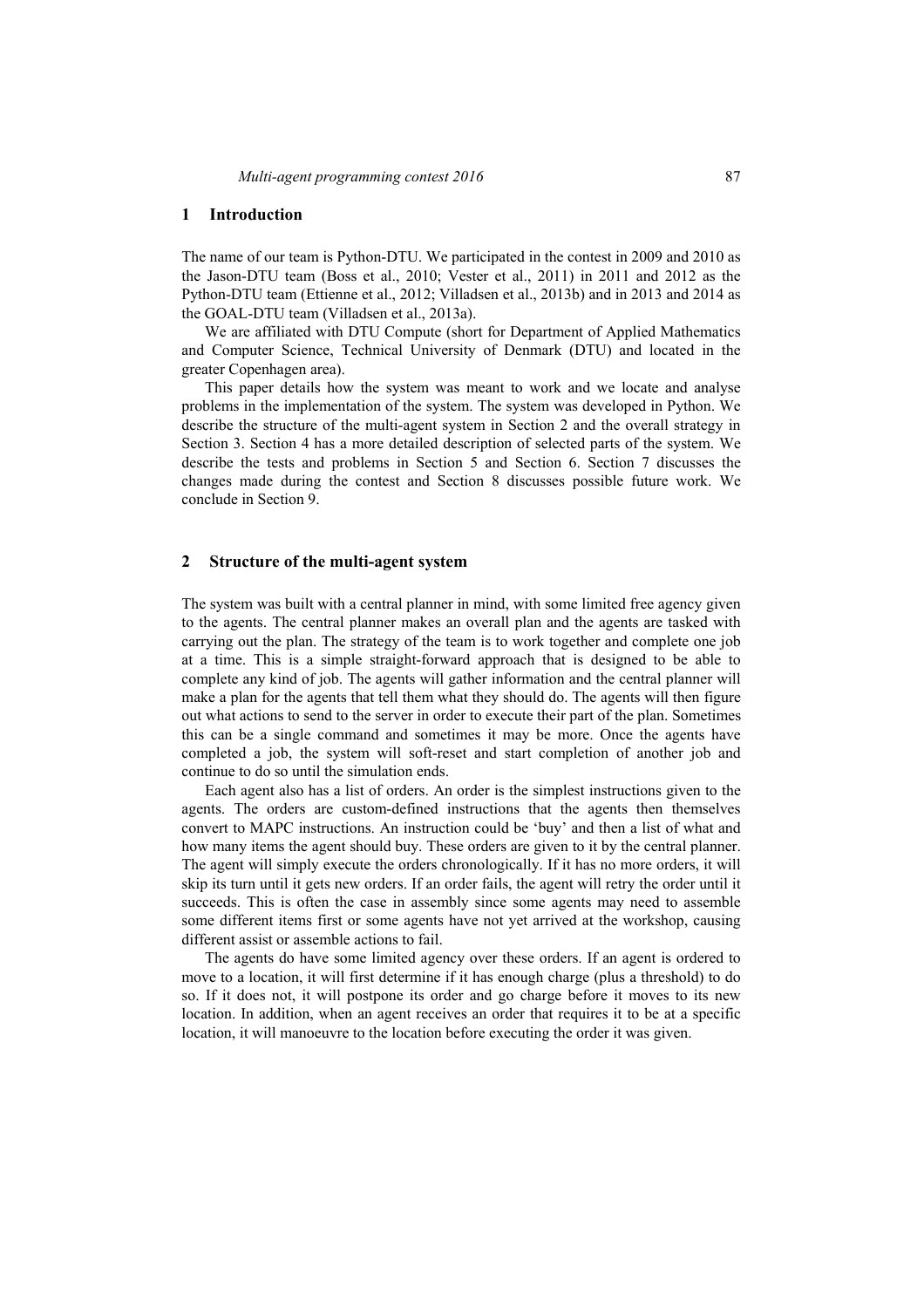If an agent receives an order and it is already in the process of completing another order, it will simply queue the new order. This means that agents can potentially receive many orders at a time, yet they still execute them all one after one. This allows the central planner to plan ahead and make plans even though the previous plan is not complete.

The agents are not organised in the system in a specific way. The central planner makes use of the agents as it sees fit. It will simply task the different agents with orders depending on what is needed. Some agents can carry a lot of materials and they can also use specific tools. The central planner will simply order the agents around as their abilities are required.

# **3 Overall strategy**

We have developed our own central planner with a simple hard-coded planning structure. The overall plan consists of four steps: shops, buying, assembly and delivery. The planner will make a plan that tells each agent what to do in each of these steps. First, the planner makes agents go to the shops. This allows the planner to collect the information that each shop holds. With this information, it will find a suitable job. When a job is acquired, the planner will plan buying of the items and tools needed for this job. If there are items in the job that require assembling, it will make a plan to assemble these items. This includes coordinating the use of tools and making agents assist each other. Lastly, the planner will make a simple plan for delivering the items to the correct location.

Because the jobs usually only require a rather small set of products to be delivered, it is often difficult or impossible to utilise all agents for one job. This means that quite a few agents are unused/idle a lot of the time. Despite this, we kept our focus on one job at a time. Dividing the agents into groups and completing more jobs at the same time can always be done later, so while we did indeed want to utilise all agents, it was a low priority.

Because the agents only buy exactly what they need to and they do not buy tools more than once, it was considered unnecessary to dump or store items. Our buy-algorithm makes sure to never overload the agents with items because we buy only exactly the items we need and only buy each tool once. This means that storing items is considered unnecessary and dumping items serves no purpose, thus these two aspects of the simulation were left out.

The agents will wait for the others to catch up if one gets too far ahead. If an agents is supposed to execute an action, say, assist another agent, it will wait for that agent to get to the workshop before it moves on to its next order. That is, it will execute the order that it has, but if it fails (which it does if it is too far ahead), it will simply try to execute the same action again until it succeeds, in which case the other agents have caught up.

# **4 Detailed description**

#### *4.1 Shops*

The first step in the system is to send all the agents to shops. This is to give the system information about what shops sell what items and their price. We use a single agent for each shop. Having only one agent at each shop means that we get all the information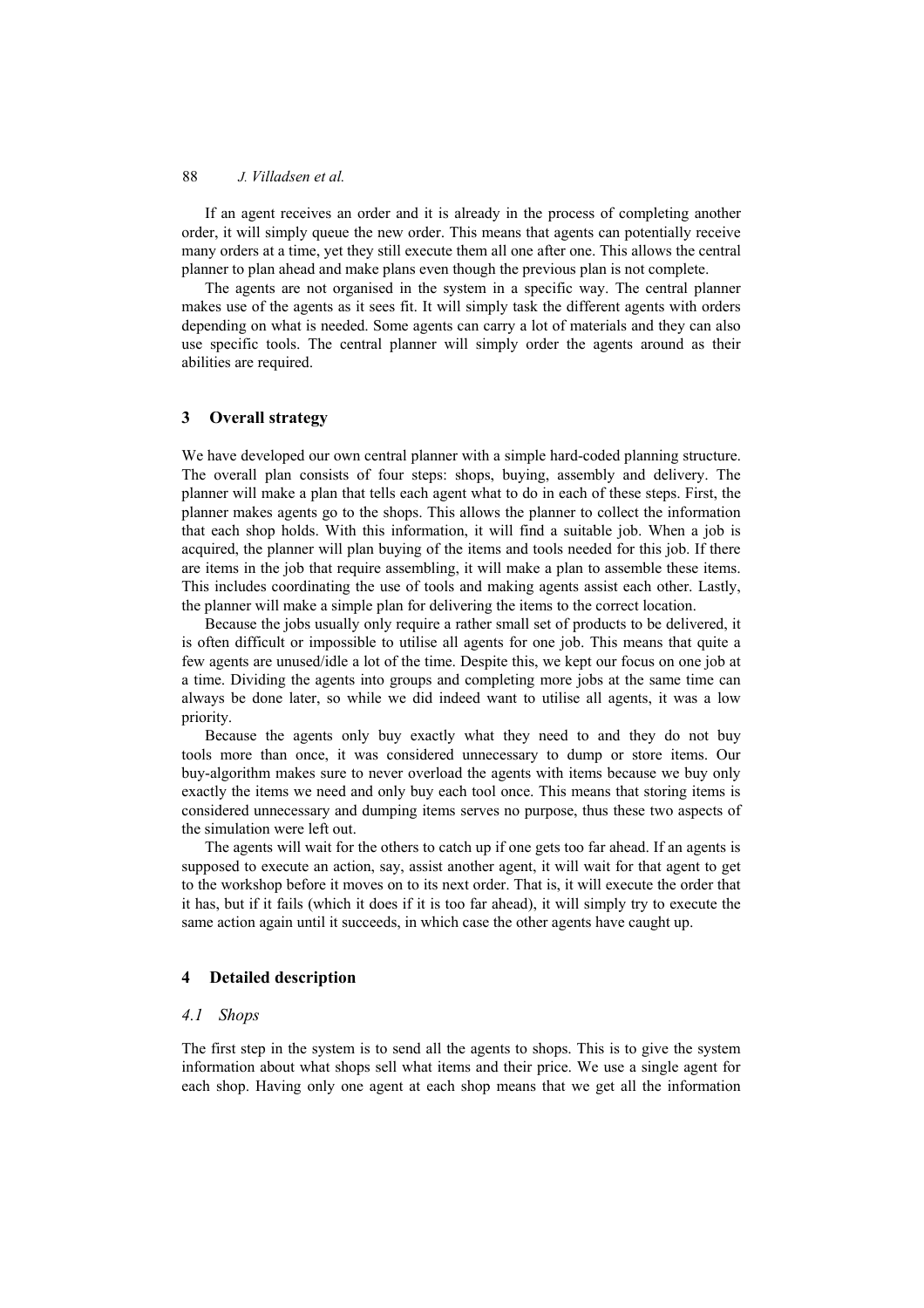from all the shops while only moving as little as possible. This way, we save energy in as many agents as possible and thus both time and points down the line.

#### *4.2 Finding job*

The planner will attempt to get a job for the team once there is an agent at each of the shops in the simulation (we assume there are less shops in the simulation than there are agents on a team). Once there, the planner will want to get a job only if there is enough estimated time to complete it and only if we already have at most one job. That is, we have at most two concurrent jobs at any given time.

The estimation about how much time is required for completion of a job is only given as a rough estimate. We wanted the estimate to be high enough so that we could complete a given job despite problems, but also wanted it to be low enough to waste as little time as possible. It would be bad if the estimate was too high because then the agents would stop working despite them being able to complete a job. We chose an estimate of 110 simulation steps. This means that the agents can complete any given job, but would not impose a huge downside if they stop 110 steps before the end of the simulation. In addition, this limit is only imposed if the agents are not already completing a job. This means that the agents will only rarely stop 110 steps before the end but will usually complete a job within this limit and will stop at a lower amount of steps before the end.

If the planner has decided to do a job, it will figure out what job it wants. It considers both auction jobs and priced jobs, but in a naive way. First of all, it compares all the priced jobs available and chooses the one with the highest reward. It makes sure to not choose jobs that our team has posted themselves. A posted job is a job that our own team has created. We post a job so that it is available for both teams. A posted job can be either a priced job or an auction job. Thereafter, it considers all the auction jobs (again it makes sure to exclude auctions posted by our own team). There it finds the job with the highest max bid and chooses it. The reason it only compares max bid is that we only make one bid – the maxbid (see next subsection). If we would bid lower than that, then we should instead consider a priced job as one of them might have a higher reward.

Lastly, it compares the best priced job and the best auction job and chooses the one with the highest reward and chooses that as the chosen job. The planner then finds the first agent that is not doing anything (i.e., waiting for new orders) and tasks it with buying/bidding on the job.

Once a job has been chosen and the agent has bought it (or won the bid for the auction job), we do not change. Focusing on one job at a time makes the system simpler and also reduces possible waste of resources.

# *4.2.1 Bidding on jobs*

In the section above, it is said that we only make a maxbid on a job. This is not always the case. In our decision about what to bid, we knew that the other teams would likely want to maxbid as well. So in order to make sure that we get the maxbid, we instead bid 2 points below maxbid. The two points is such a small difference that it is essentially the same bid, but if the enemy team makes a direct maxbid, we will outbid them instead. However, if the enemy team makes a lower bid than this, we will just drop it and not bid on it again. This is because of the volatility of the auction jobs. We do not exactly know what the payout will be since we can keep bidding. Instead, we like to stick to priced jobs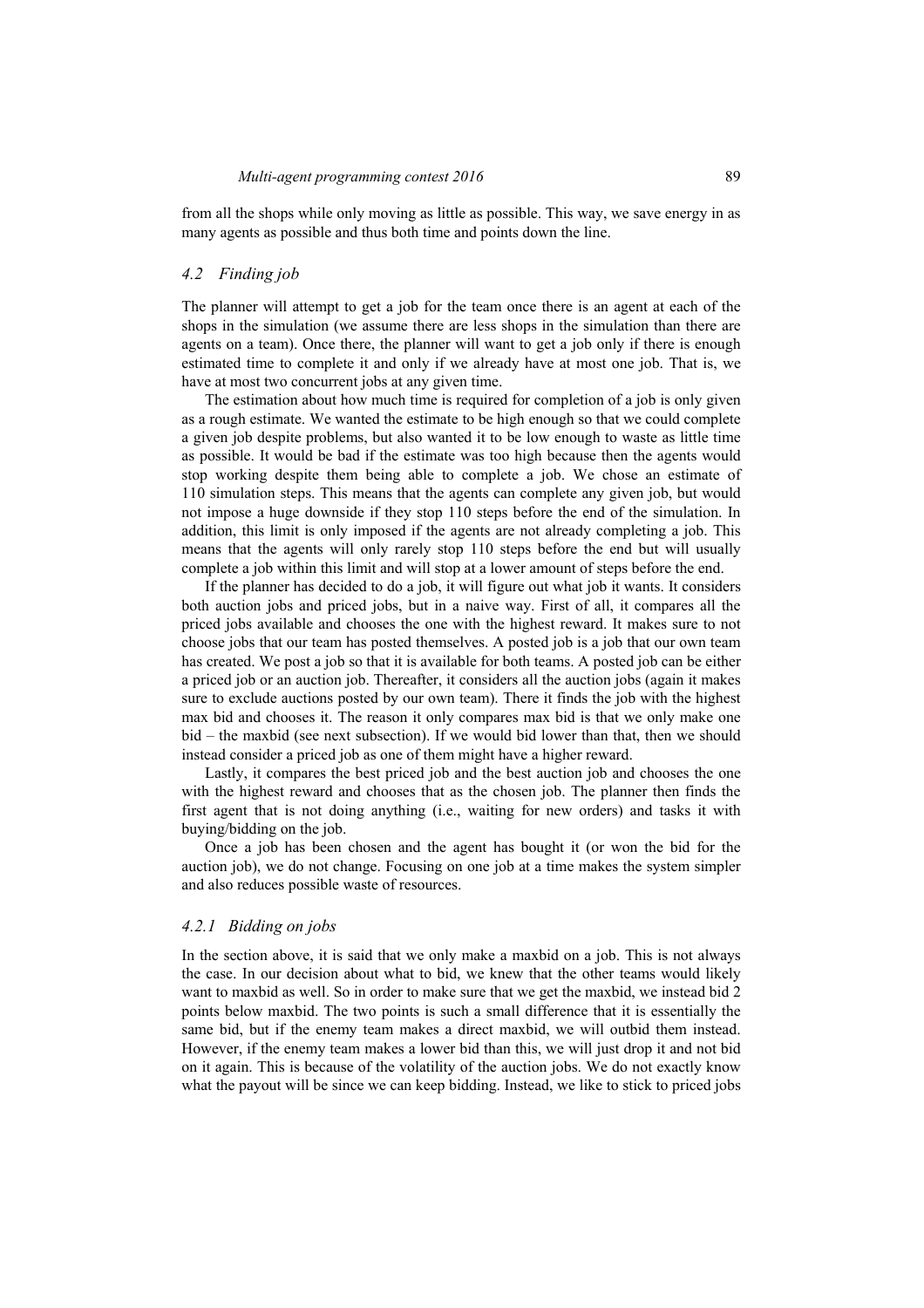since their reward is much more reliable (unless the enemy team completes it first of course).

#### *4.3 Buying*

Once there is an agent at every shop, we are ready to buy. We have assumed that there will always be shops less than or equal to the amount of agents, so this strategy will fail on more complex maps, but it has worked for this contest. The system will figure out what items are needed for the job and break them down into base items and tools. It will figure out exactly what and how many tools and consumed items are needed. Once done, it will make a shopping list about what agents should buy what items at what shops.

The system will first figure out what tools are needed for assembly. It will find all the tools needed for assembly of all the items required by a certain job and add the highest amount of tools to the list. That is, if an item requires 1 of item3 and another requires 2 of item3, it will add a total of 2 item3 to the needed tools list so we can assemble both products that require this tool since tools are not consumed.

Once it knows what tools are needed, it will make a so-called shopping list for these tools. It will figure out what agents should buy what tools. This is based on what tools the different agent types can use and who can buy the tool the cheapest. If there are four agents that can use a specific tool, it finds the agent that can buy the tool cheapest and tasks that agent with purchasing (and later using) that tool. At this point, it also checks if the needed tools are already in the agent's inventory. If they are, we do not buy them since there is no need to.

Next, it figures out how many base items are needed. A base item, in this case, is an item that is not assembled. If one of the items required for the job is assembled, it will break the item down in the materials required to assemble it (and further break those down if they need assembly too). The result is a table of the total amount of base items required to complete the job.

Once it knows what items are required, it will create a shopping list for these items. It finds the agents that have enough space to carry all of one item and from that list of agents, it chooses a random one.

Now that the planner has made a shopping list for tools and one for items, the agents will buy all the materials needed to complete the job. The planner then combines these shopping lists and then transforms them into a plan. When it transforms it into a plan, it will simply change the shopping list into a set of actions for each agent that they need to execute to buy the items they are assigned. If the agent is in a shop, it will simply buy the items on its shopping list. If the agent is not in a shop, it will first figure out how to move to a shop that sells its specified item and then buy the item once it arrives.

The planner also takes assembled tools into account. In that case, it will make the agent that needs the tools buy the base items, so when the item is constructed it is placed into the inventory of the agent that needs to use the tool for further assembly.

#### *4.4 Assembly*

In order to make assembly a little simpler, we make all agents go to the same workshop. This ensures that all products can be assembled in sequence with no other actions in between. It may in some cases be faster to assemble some items at one workshop and some other items at another workshop, but that complicates the process a lot. The fact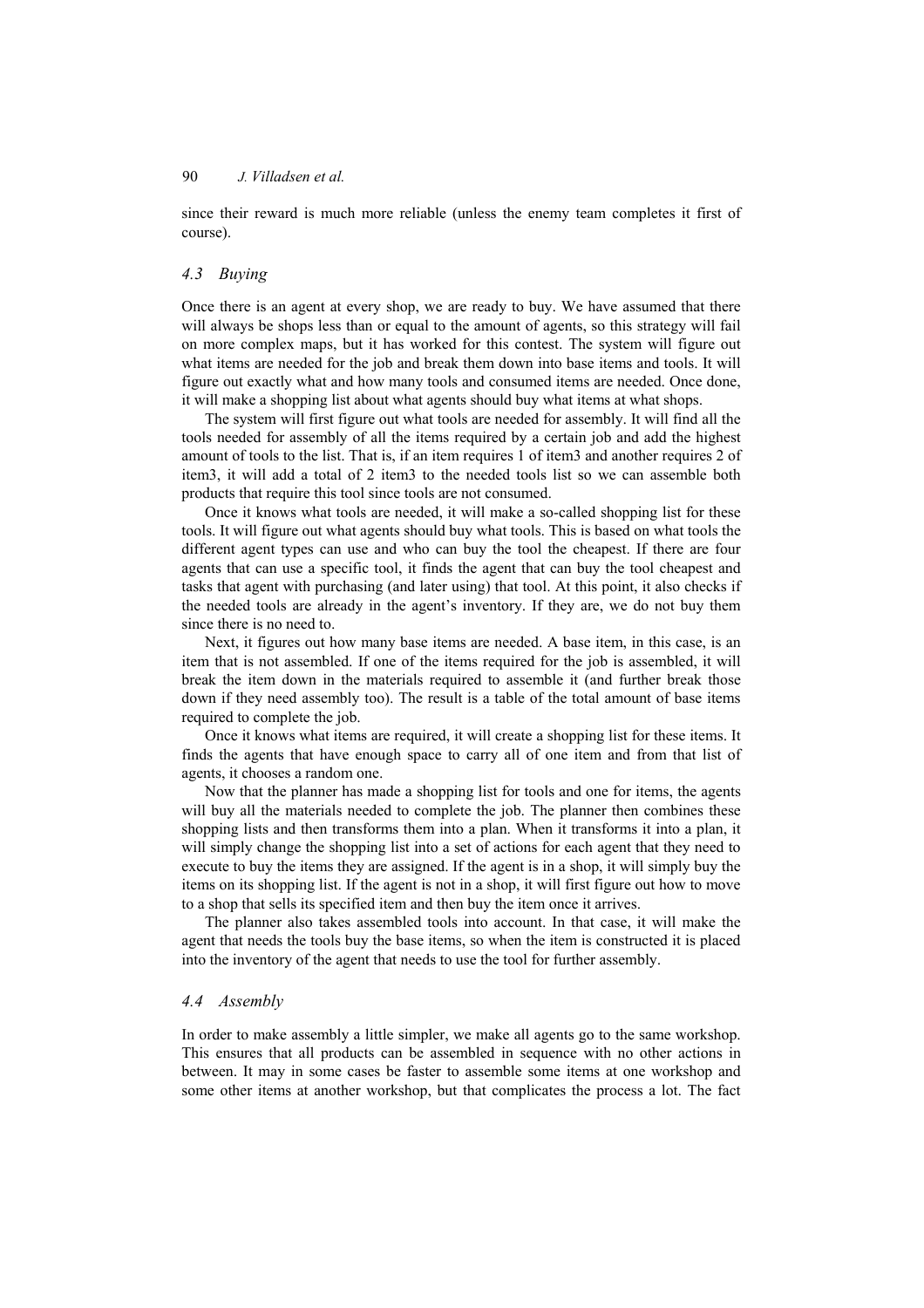that all agents are in the same workshop also means that a single agent can take all the products to the delivery location, rather than two or more (or one agent would have to go to multiple locations).

The central planner also made the plan for buying items and tools, which means that it knows what agents have been ordered to buy what. This allows the planner to figure out what the inventory of the different agents looks like after the buying orders have been completed.

#### *4.4.1 Coordinating assisting and assembly*

First of all, the planner will create a list of required instructions in order to create each item. These are special instructions that denote how many of a specific item is used in order to create a product. That is, there is an instruction for each required item for each recipe. These instructions consist only of consumed items, i.e., they exclude tools. This list is recursive so it includes all items that the agents have bought as well as intermediate products since they both need to be assembled and then used in another recipe.

We consider an example to make it clearer. Assume that we have the following recipes:

- item1:
	- $2\times$  item3  $3\times$  item4 tools:  $1\times$  item5
- item2<sup>.</sup>

 $3 \times$  item3 tools:  $1\times$  item5

Let's also assume that the job we are completing requires the following:

- $2 \times$  item1
- $1 \times$  item2

Assuming that the planner has already made a plan for buying these items, it will make the above-mentioned instruction-list. The list will end up looking like this

```
\lceil[(("item3", 4), ("item1", 2)),
   (("item4", 6), ("item1", 2))],
 [(("item3", 3), ("item2", 1))]
]
```
Each sub-list corresponds to one type of product (first list for item1 and second list for item2). The list contains tuples of ((consumed name, consumed amount), (produced name, produced amount)). This keeps track of what items, and how many need to be assembled into what items and how many. This system is useful for complex recipes that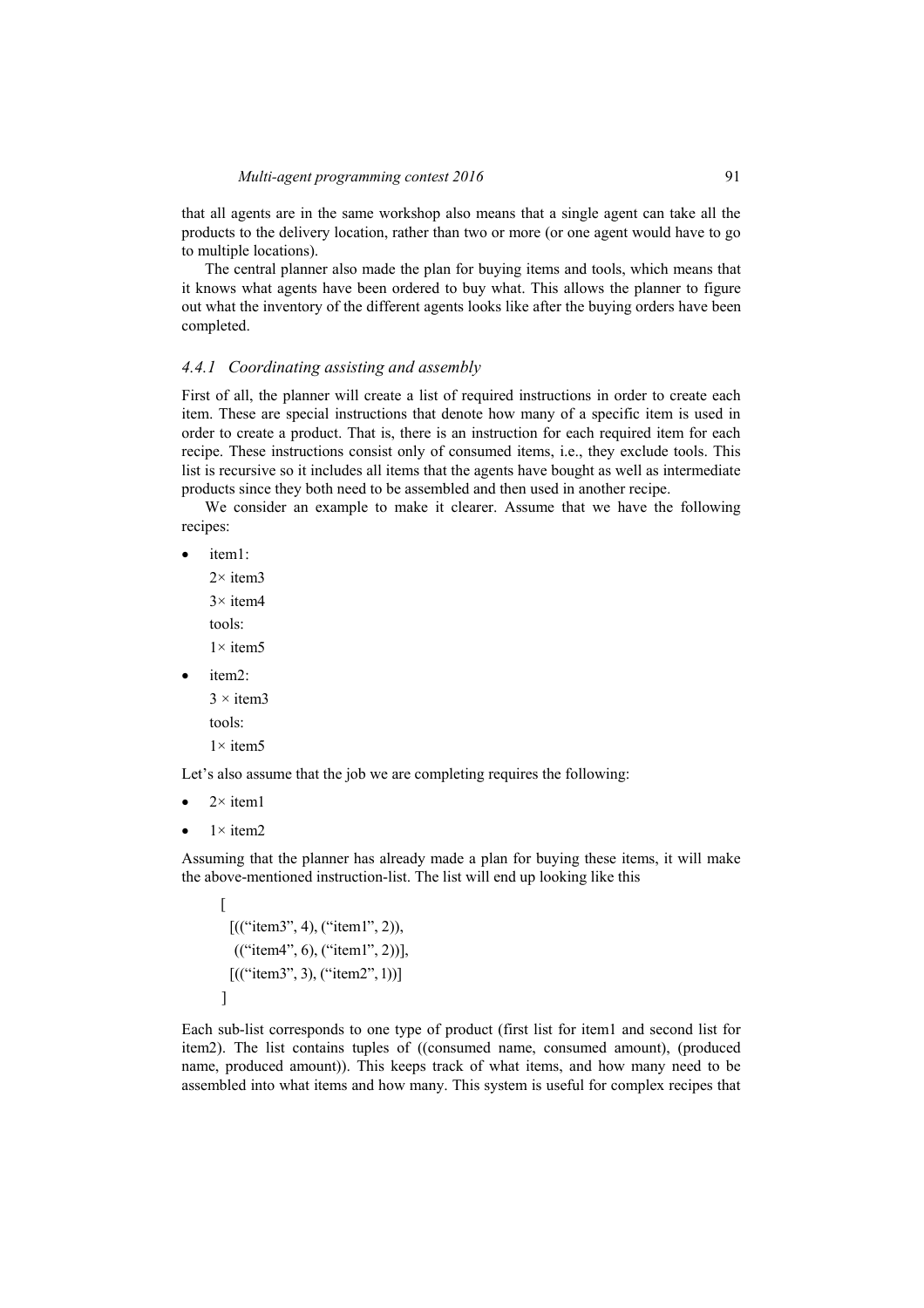either require many items or where intermediate items need to be assembled that then has to be further assembled into the final products.

With this list of instructions, the planner will then distribute them among the agents that have items in their inventories. If an agent has an item that is used in an instruction and it has enough of that item, it can fulfil the instruction. If not all of one item is consumed in that instruction, there is one or more instructions left in the list that will consume the rest of the items. Assuming the instruction fits, the planner assigns this instruction to the agent. It will then remove these items from the agents' inventory (from its own book keeping, not the real agent). The planner will assign all instructions this way.

Now that the planner knows what agents will assemble what products, it will coordinate assisting of items and tools. When coordinating tools, it will loop through each agent's instructions. For each instruction, it will find the needed tools for this instruction. Even though this instruction is specific for an agent, other tools may be needed to assemble the product. The planner will then look through the inventories of the other agents and figure out if they have the tool needed for assembly of this product.

If they do, that other agent will assist. If not, the planner will look through the assembly list again and see if this other agent is assembling some products and then check if one of those products is a tool that is needed for the assembly. If it finds such an instruction, it assigns the assist order. That is, if the needed tools do not exist yet, but are created soon, then the system will still assign the assist order because the agent will soon be in possession of the tool it needs to assist with. The planner then executes the same strategy again, but for items this time.

At this point, the agents know what they are assembling themselves and what tools and items they need to use to assist other agents. Next, each agent will sort all the created assemble and assist actions. It will prioritise assembly of tools in order to have as many tools as possible available as soon as possible. Of course, if a tool is assembled from items that require further assembly, it will try to assemble those items first. If those items also require assembled tools, the planner will prioritise those first. At some point, there will be an assembled tool that does not require other assembled items, and the planner will start from there. The same strategy is used for items so it assembles intermediate products before the final products. In addition, it will sort the assembly and assists of a product at the same time in the list of actions. This means that assembly and assist actions are appended to the agents' actions at the same time. That is, if all agents have the same amount of actions, they will execute assembly of a product at the same time. If an agent has fewer actions, it will simply execute its assemble/assist until it succeeds, effectively waiting for the other agents to catch up.

#### *4.5 Delivery*

As mentioned above, all agents go to the same workshop for assembly. Once all the products are assembled, it will find the fastest agent located in the workshop that can carry all the products at the same time. This means that it only makes one trip. This usually ends up being the motorcycle or sometimes the car or drone. It is rare (but not unthinkable) that the truck is required to deliver the products. This means that our system cannot handle jobs with products that exceed a total of 3,000 weight since no agent can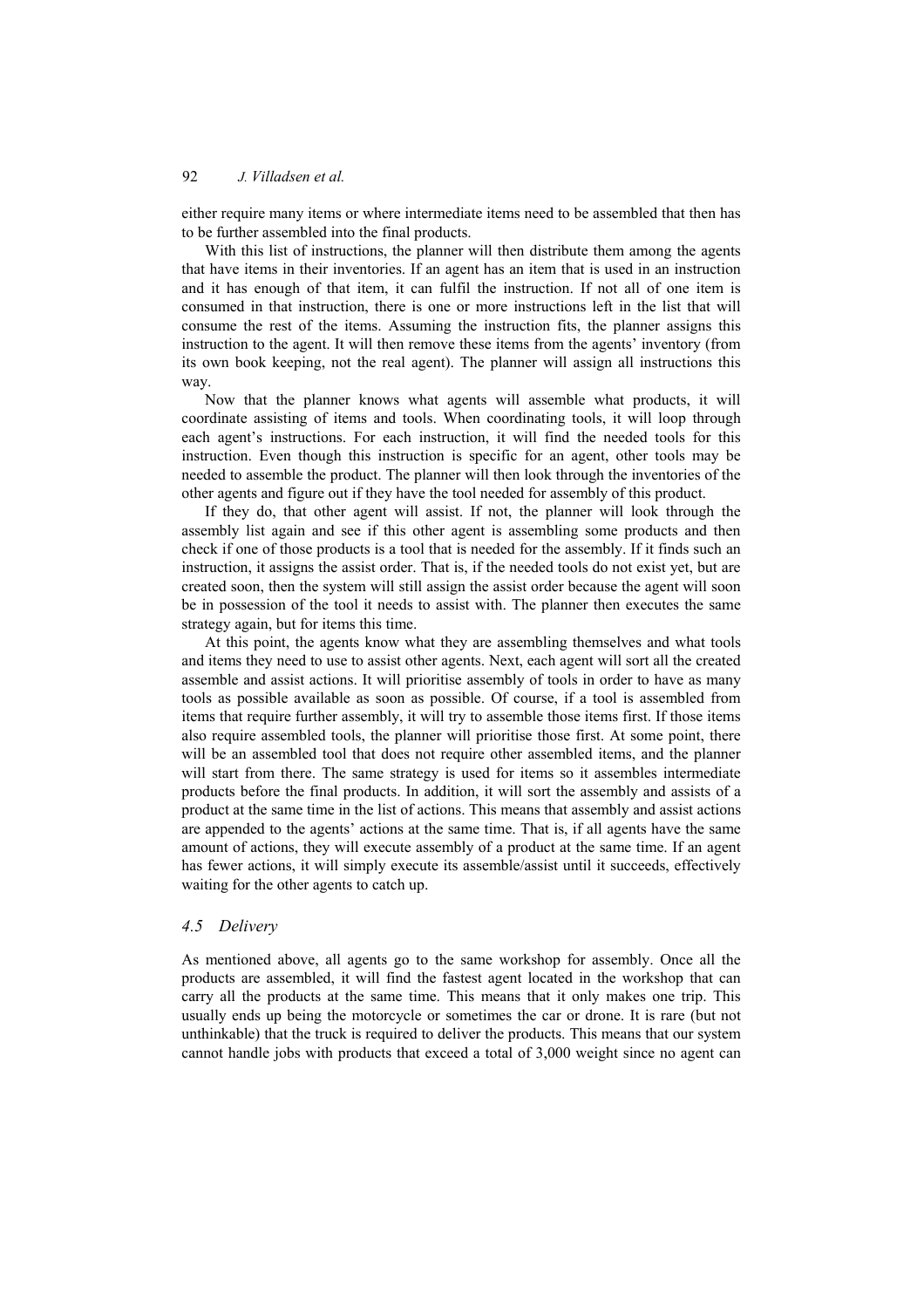carry all the products at the same time. We do assume that in a worst case scenario, the truck is able to carry all of the products since it has the largest inventory. However, during the competition, we saw another team posting jobs that required an absurd amount of products. In the event that our team chose to complete that job, we would have a problem since there is no agent that can carry that much. However, we would like to avoid jobs posted by other teams anyway since they are likely meant to confuse us. Once an agent is chosen for delivery, all the other agents will give the items to the chosen agent and the agent will then receive the items and deliver them.

## *4.6 Reset*

The way we made the system complete more jobs was to simply reset the system after completion of a job. This reset was only a soft one. When the reset occurs, the overall plan is reset. That is, the agents will then again move to shops, buy, etc. The agents kept their items and the previous information about the shops is still there. But this reset would make the agents go to the shops again, the planner would find a job to get and plan buying, assembly and delivery again. We put a small threshold in to make sure that we did not end up with leftover materials. Since buying materials costs points and we want to maximise our score, there is no reason to buy items if there is not enough time to complete the job. So after delivery of a job, the system only resets if there is enough (estimated of course) steps left to complete the job. If the agents are already in the process of completing a job when this threshold is passed, they will continue the job since it would otherwise be a waste of materials.

#### *4.6.1 Planning ahead*

When a delivery has been planned, the planner can just continue and plan the completion of the next job right away. If the agent that is making the delivery is used in this new plan, the other agents will simply wait for this agent when they reach a point where they cannot continue without it. This usually happens in assembly.

## *4.7 Movement*

In order to allow for fast calculations, we use Euclidean distance in distance calculations. This makes sure that the system is not too slow to respond. It does introduce some minor errors in the system, but we introduced an approximation that allows for these errors to be rare.

The agents will keep track of their own charge and how much is required for moving to a specific location. In order to avoid agents running out of charge, the agents will figure out if they are always within reach of a charge-station, that is, they can get to a charging station without running dry. If an agent cannot reach its destination with its current charge plus a threshold, it will go to a charging station, charge, and then move to its destination. The threshold is a constant. This means that if an agent moves to its destination, it still has enough charge to move to the nearest charging station.

The size of the constant was chosen based on the size of the maps. We wanted it to be short enough for the agents not to require charge all the time, but at the same time large enough to make sure that agents can get to a charging station before it breaks down. We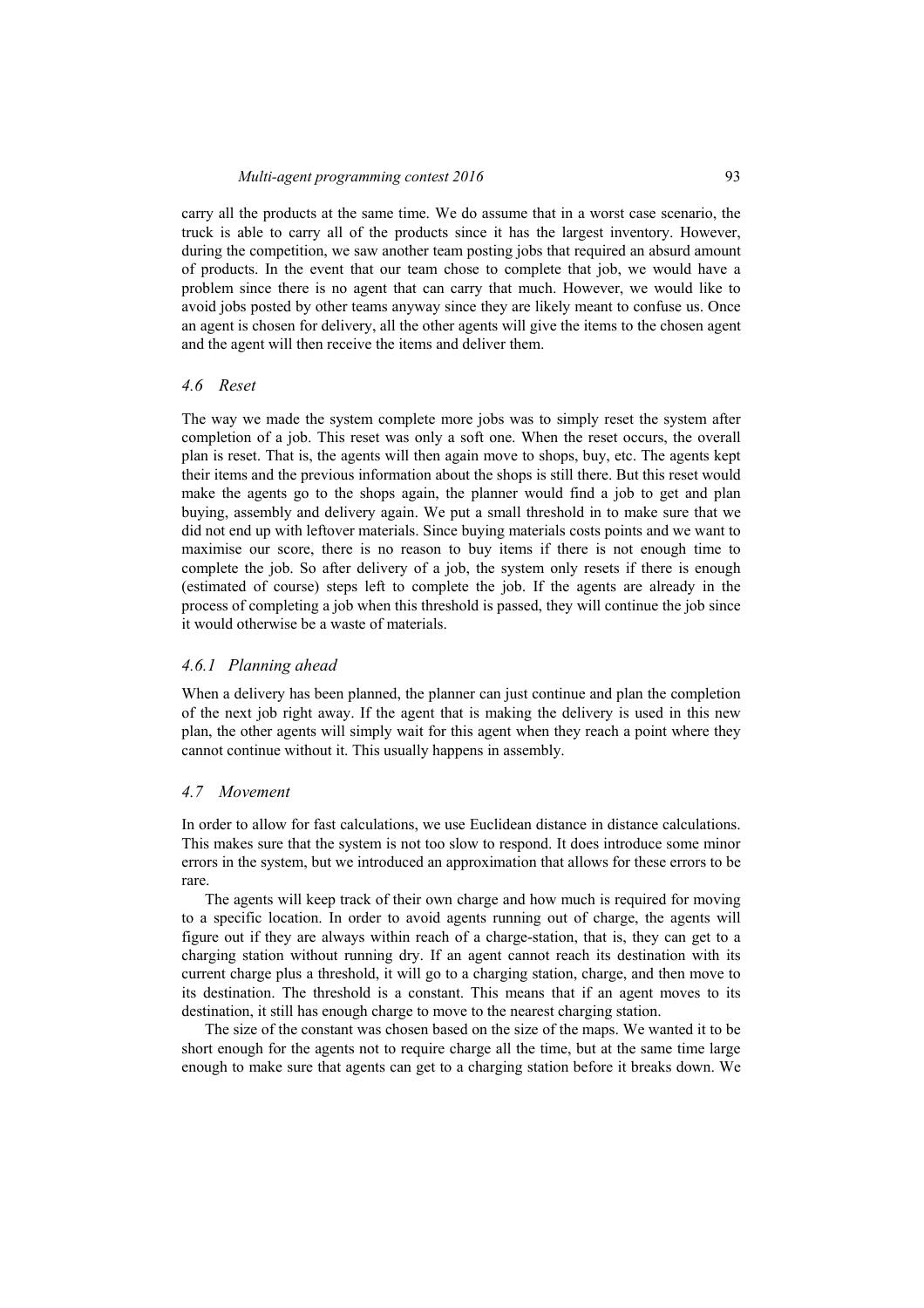used the existing maps and analysed their size and the distance from the location furthest away from the charging stations. Assuming other possible maps have almost the same size, this approximation should hold up in the majority of the cases.

The fact that the threshold is a constant and our distance is Euclidean (and not 100% precise) means that it is possible for agents to run dry and require breakdown service. But because of the price of the breakdown service, we would like to avoid it. We have seen rare cases where agents break down, but if that happens, then another agent would be able to take its place instead. This works because we have idle agents that can take its place. We have not seen more than one break down in a simulation, so we assume it will never happen.

## *4.8 Posting jobs*

Sometimes an agent is not part of the group of agents that is currently solving a job. Thus, this agent can use its time to post a job. Posting a job can potentially confuse the other team and make them pick this job. The agent itself will figure out if it has nothing to do and will then post a job instead with a small chance. The chance is small in order to not flood the server with jobs.

The types of jobs can vary depending on strategy. Our idea was to post jobs that would provide a negative profit if chosen. The reward of the job will be low and will require only a small amount of materials. While the job may not be attractive because of the reward, it may be of interest to other teams because of the low requirements of items. Depending on the strategy for choosing jobs of the other team, they may be interested in easy jobs. There is no guarantee that the other team will pick up our jobs, but since we only use idle agents to post jobs, we are not hurting out own job-completion in the process.

Naturally, we do not want to pick up our own jobs. The central planner makes sure to not pick up the jobs that we have posted.

# **5 Tests**

During the development of the system, we decided to create some tests for the system. These tests were not meant to test the system in a simulation, but only test small individual parts of the program. They were made to test correct functionality under different circumstances. We did not use any automatic test tool.

Our test environment consisted of a test simulation, that is, a world with shops, workshops, prices and so on. The tests would then input this test data as needed into the parts of the system we wanted to test. We could thus set up expectations for these parts of the system and they would then alert us of any errors in the output as we made changes.

Our tests mainly focused on the central planner. The functionality in the individual agents was not very complex compared to the central planner, thus we focused our testing there.

Some of our tests relied on previous tests. For example, in order to test assembling, we would have to have the agents buy some items first (we cannot just place items in the agents inventory since the central planner directly requires the agents to have buy orders planned). Thus, we would have to make sure that the test testing the buying part of the system succeeded before we could test assembly.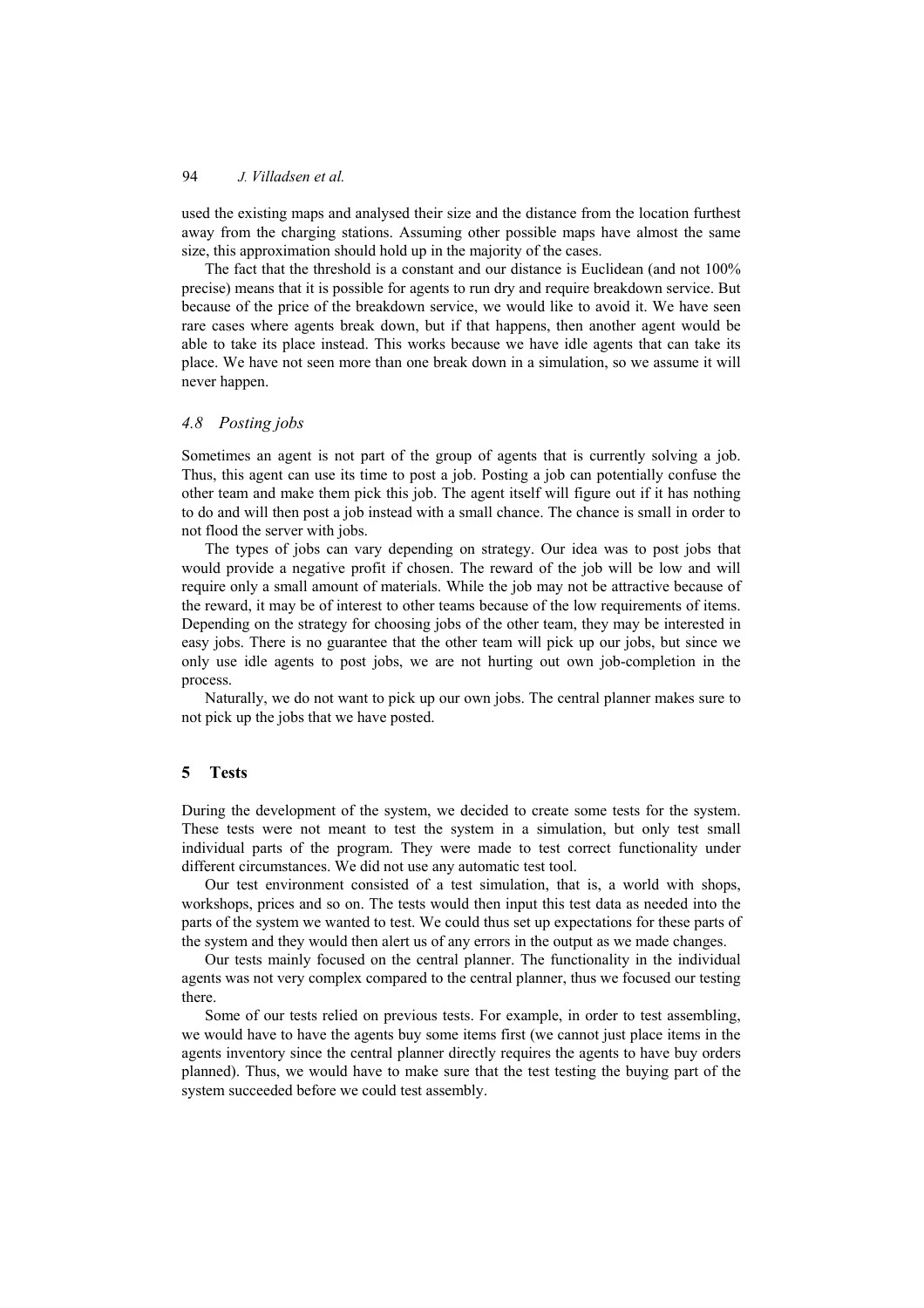There were parts of the central planner that went un-tested, but these were simpler parts, and knowing that there were for example no errors in our tests, could help us determine the point of origin for the error much quicker, even if it was in un-tested code.

All in all the tests helped develop our system faster and more reliably.

#### **6 What went wrong?**

During the competition, we discovered a new bug in the system. This bug caused agents to move to different workshops. The system assumed that the coordination works, so we had no failsafe in place to fix this problem because we assumed it would never happen. This meant that the agents were standing in different workshops trying to assemble and assist. This lead to a dead-lock of our system. This bug went undiscovered in our testing, likely because the job that our team normally completed was taken or completed by the other team. This meant our team would have to take a different job that had the unfortunate properties of creating this bug.

Our system was constructed as a sort of waterfall. The system would plan buying items and tools, and the assembly system would use that information to plan assembly and delivery would use assembly information to plan delivery. This meant that if one bug occurred in the system, it would trickle down and cause further bugs down the line. We had constant problems in the buying and assembling and while we tried our best to fix these issues and make it work, we sadly never did. This meant that our system was not working very well and we did not complete a lot of jobs during the competition. This was by far our biggest problem. The above bug with different workshops only happened once during the competition, but because of the other problems mentioned here, our agents sadly ran into a dead-lock all the time.

## *6.1 Our team versus other teams*

Because of the above-mentioned problems, our team did not fare well in the contest. We never completed many jobs and if teams did, we were often left in the dust. However, there were a few situations where that turned out in our favour. Sometimes a team would buy materials for more points than us. Then both teams would get stuck somewhere, leaving us in the lead. There was also an example of a team that completed jobs, but kept buying materials at an expensive price (or bought too many), costing the team more points than they gained, which also allowed our team to get in the lead.

#### **7 Changes made during the contest**

Our system about posting jobs when an agent is idle did not work very well, so we tried to make a small fix for it during the contest. We applied this fix, and it worked perhaps too well. Because there is between 5 and 10 idle agents on our team at any given point that meant that we posted that many jobs per step in the simulation. With a simulation of 1,000 steps, that is 5,000–10,000 jobs. It turned out that the server had trouble handling this many jobs and we ended up slowing the server down. Seeing as this was unintended, we quickly reduced the amount of jobs we post to about 1 or 2 per 10 steps (down from 50–100).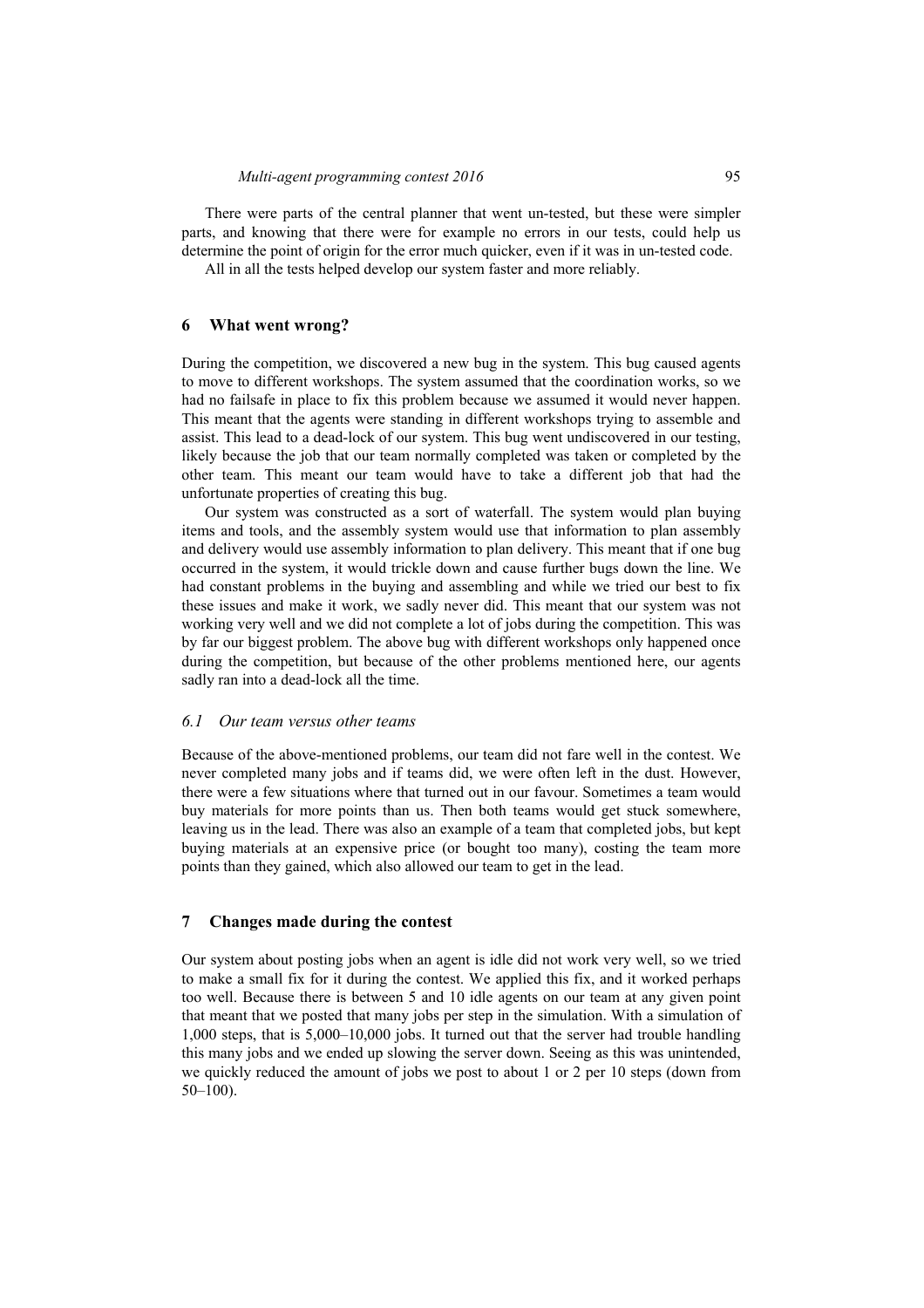## **8 Possible future work**

The first obvious point of improvement is to fix the bugs in the central planner when it plans buying and assembly. These bugs caused many deadlocks in our system throughout the contest and fixing them would allow our agents to complete jobs.

Many agents were left unused. A good idea would be to put the unused agents to work. We thought about trying to split the agents up into two groups of eight agents (or four groups of 4) and have them work independently of each other. This will ensure that all agents are used, but this introduces new problems and possible optimisations as well as requiring some information-sharing between the groups (unless we keep the central planner idea, but instead of making one plan for everyone, it makes a plan for each group).

Because our team only takes into account profit, there are a few pitfalls that could hamper the team. Our strategy worked fine in testing, but during the tournament we saw a team post jobs with absurd payouts, but also required an absurd amount of materials. While these jobs may have had the highest payout, picking them up would have been a mistake since our team is not equipped to complete a job of that size. Fixing this problem so we do not fall into this trap is a good idea.

## **9 Conclusions**

Developing in Python gives us the freedom of a regular programming language, but also requires that we keep track of possible goals and beliefs manually, whereas an agent-oriented programming language like Jason or GOAL will help keep track of that.

The use of Python allowed us to easily create the architecture for the central planner. It did make representation of knowledge in agents more difficult that compared to e.g., GOAL, but since that was only used to a limited degree, it was not a big downside. Python had the built-in data structure 'dictionary' which we used extensively when dealing with items and their amounts.

The centralisation of the planner has both pros and cons. On the one hand, it makes data exchanging easier since all agents only have to send their data to the central planner and they do not have to coordinate with each other. However, the central planner also provided an easy way to make a plan since it was all knowing in that we did not have to take into account the planning with incomplete knowledge.

The overall architecture is easy to understand and most of the code is split into different modules, making maintenance fairly easy. There are some modules that are linked together in the sense that changing one requires changing the others as well. However, most of the modules are 'black boxes' in that they just need to respond correctly and the internal working can then be changed at will without affecting the rest of the system.

During this project, we learned a lot about how to apply different techniques and strategies about multi-agent systems that we had learned throughout our years at university.

The project was a great way to get a hands-on approach with actual problem solving. Trying to figure out an initial strategy was interesting. While we did have big problems in the system, we still managed to create our strategy that would function on a theoretical level.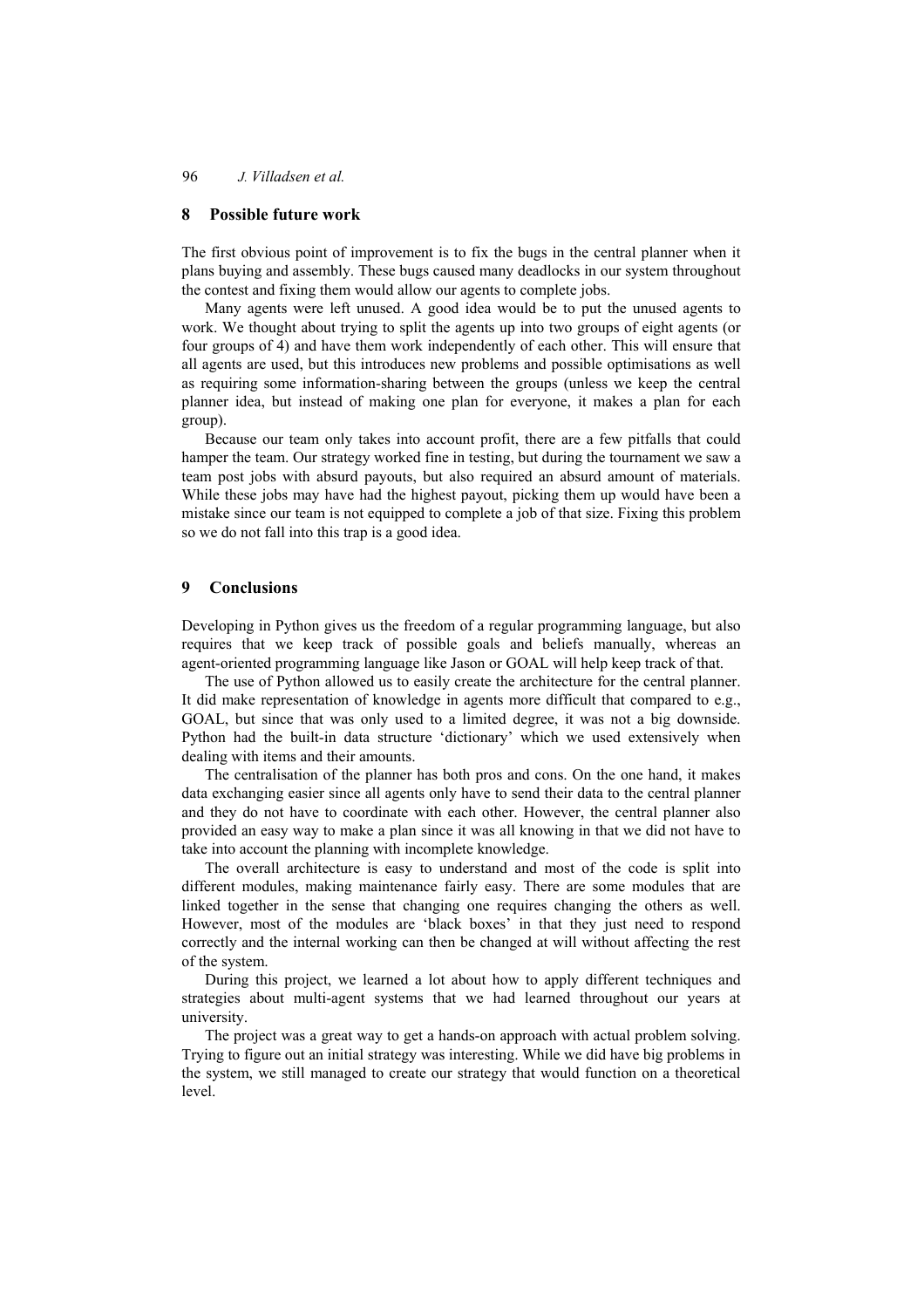# **10 Multi-agent programming contest 2016: retrospection**

*10.1 Team overview: short answers* 

#### *10.1.1 Participants and their background*

What was your motivation to participate in the contest?

Our motivation to participate in the contest was to increase our experience with many of the practical, implementation and theoretical aspects and challenges of constructing a multi-agent system.

What is the history of your group? (course project, thesis, ...)

We have both had courses in artificial intelligence and multi-agent systems before, so we already had the knowledge required to go into the contest and design a multi-agent system.

What is your field of research? Which work therein is related?

We are from the Department of Applied Mathematics and Computer Science at the Technical University of Denmark (DTU). We are part of AlgoLoG, the Algorithms, Logic and Graphs section, which is responsible for the Efficient and Intelligent Software study line of the MSc in Computer Science and Engineering program.

# *10.1.2 The cold hard facts*

How much time did you invest in the contest (for programming, organising your group, other)?

> We used about 300 hours in total. We had both expressed interest in working with multi-agent systems so getting the group together was a quick job. Organizing and designing the group/project took of course some time, but the vast majority was used on programming.

How many lines of code did you produce for your final agent team?

In total we wrote 2,149 lines of code for the system.

How many people were involved?

Our project was built upon an already existing system made by one person. Our group of two then continued the work on that project.

When did you start working on your agents?

We started August/September 2015.

#### *10.1.3 Strategies and details*

Many of these questions are answered in detail in the main report.

What is the main strategy of your agent team?

We focus on completing one job at a time. We buy items, assemble the required products, deliver them and repeat.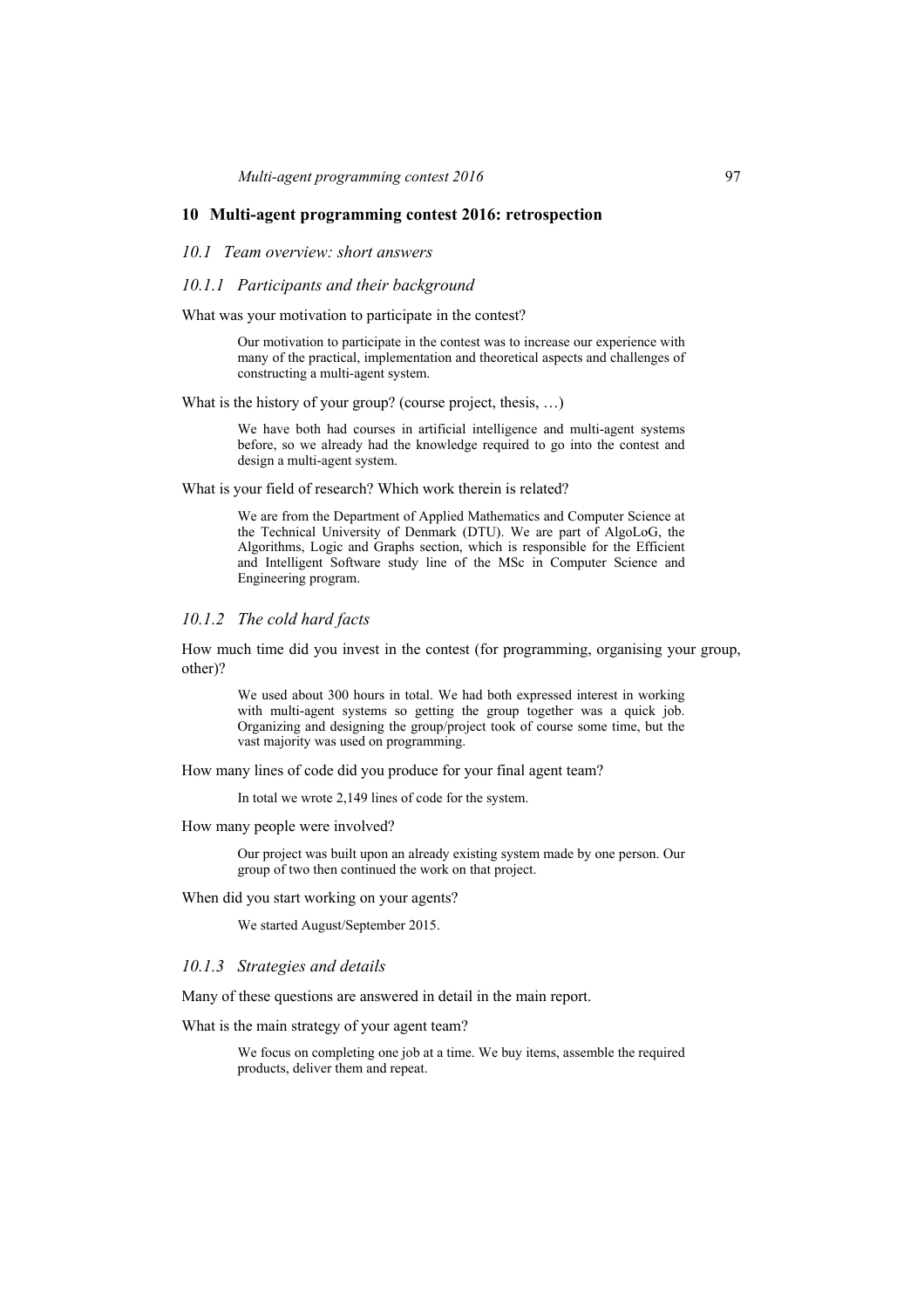How does the team work together? (coordination, information sharing, …)

The system is built with a central planner. All agents report their percepts to the central planner so it has all the current information. This planner then makes a plan that tells all the agents what to do.

What are critical components of your team?

The central planner is obviously critical since it does 90% of the computation.

Can your agents change their behaviour during runtime? If so, what triggers the changes?

The overall strategy of the team cannot change. The planner will of course always try to execute this plan as best it can which will lead to slight variations, but there are no alternate strategies.

Did you make changes to the team during the contest?

Yes. We found that our agents weren't posting jobs, so we fixed that bug during the contest. However, we then posted too many jobs and ended up almost crashing the server. We then reduced the amount of jobs we posted by a lot.

How do you organise your agents? Do you use e.g., hierarchies? Is your organisation implicit or explicit?

The agents aren't organized as such. The central planner will simply use the agents it needs for a given job. Some agents are given priority over others in certain situations (where carrying capacity or speed might be good), but otherwise no.

Is most of your agents' behaviour emergent on an individual or team level?

Most of the behaviour is on a team level since the planner will coordinate everything between the agents such as buying, assembling and assisting. The agents do have some limited individuality in that they keep track of charge themselves and must plan their own routes to their destinations.

If your agents perform some planning, how many steps do they plan ahead?

The planner is able to plan buying and assembling once it has acquired a job. Once the items are assembled it can plan delivery and already start planning for the next job. The amount of steps this include varies a lot depending on the job and the agents positions.

If you have a perceive-think-act cycle, how is it synchronised with the server?

We do not have one.

#### *10.1.4 Scenario specifics*

How do your agents decide which jobs to fulfil?

The central planner will find the job with the highest profit. It will send agents to the shops and compare the prices of products so it can calculate the potential profit of a job.

Do your agents make use of less used scenario aspects (e.g., dumping items, putting items in a storage)?

No.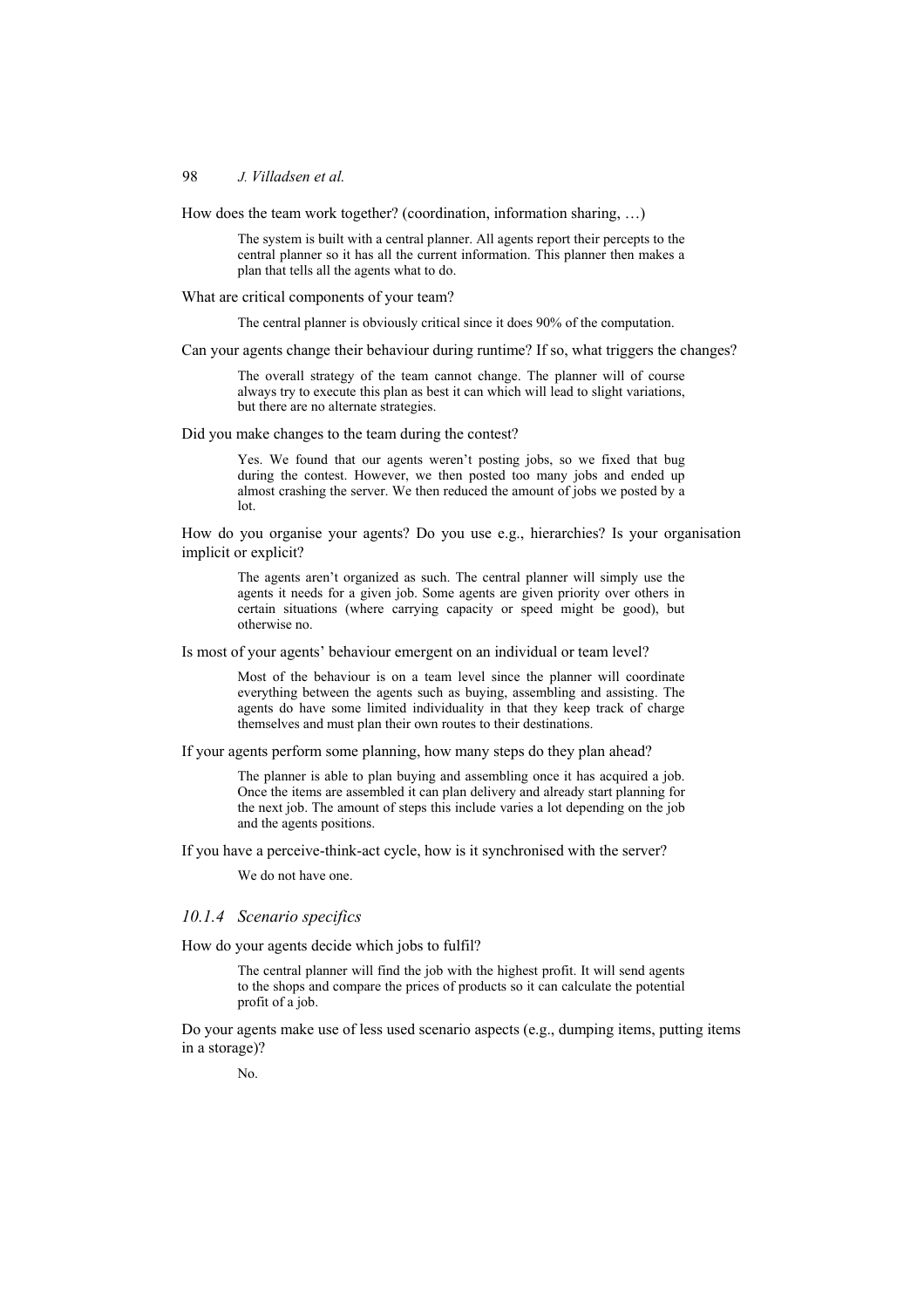Do you have different strategies for the different roles?

No. The only difference is that the planner might use different agents for different parts of a job. E.g., when delivering products, a fast agent is preferred.

Do your agents form ad-hoc teams for each job?

Yes. The central planner will find a set of agents that can best complete a given job. It doesn't take into account pre-determined teams or if an agent was active on a previous job.

What do your agents do when they do not pursue any job?

They will either be in a shop to provide the planner with information about stock and prices, or they will be posting bogus jobs to the server to confuse the enemy team.

# *10.1.5 And the moral of it is …*

What did you learn from participating in the contest?

We learned about the actual problems one can face in a multi-agent system when applied to a real scenario. We learned about different strategies and counter-strategies.

What are the strong and weak points of your team?

Technically and ideally, we can complete any job. Doesn't matter how complex the assembly is. Our weak point is definitely the apparent bugs in the system that caused our agents not to work most of the time.

How viable were your chosen programming language, methodology, tools, and algorithms?

Python is a powerful language with many tools. We were able to respond very quickly and never timed out even though we had complex algorithms in our system.

Did you encounter new problems during the contest?

Yes we encountered a new bug. Our agents were supposed to move to the workshop to assemble products, but one of our agents got wrong information somehow and moved to the wrong workshop. This meant that the agents could not assemble the products and complete the job.

Did playing against other agent teams bring about new insights on your own agents?

Yes. Other teams were never using the workshops and instead just completing jobs that required no assembling. This showed us that our strategy was possibly very slow, however, the other team would limit the jobs they could complete because of this.

What would you improve if you wanted to participate in the same contest a week from now (or next year)?

First of all, we would fix our bugs. Second, we would like to split the agents up into two teams of 8 (or four teams of 4) and complete more jobs simultaneously.